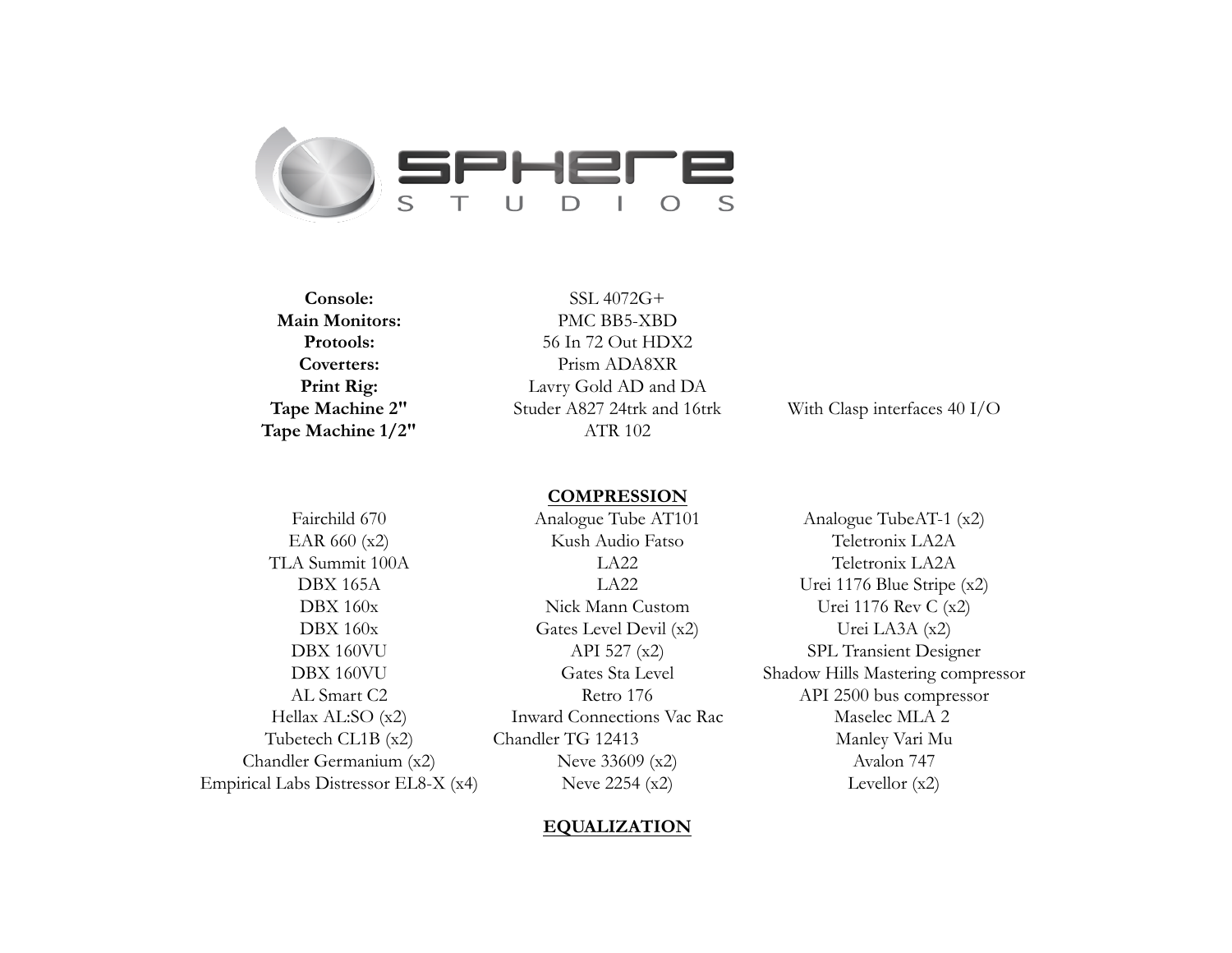Pultec EQP1A3 (x2) Lil FrEQ (x2) Prism MEA 2 Pultec EQP1A3 Mastering (x2)  $\alpha$  Avalon 2055 Chandler TG12345 Kush Electra  $API 550B (x2)$  GML 8200 (x2) Kush Clariphonic  $VOG (x2)$  SSL 242 (x48) SSL 292 (X24)

Lang PEQ 2 (x2) API 550 (x8) Manley Massive Passive (x2)

## **MICROPHONE PREAMPLIFIERS**

SSL 4000 series (x72) Neve 1081R (x36) Neve 1093 (x8) BAE 1073 (x2)

Neve 1081 (x8) Neve 1073 (4) Neve 1084 (x2)

API 212 (x12) API 512 (x10) Telefunken V76 (x2)

# Roland Sde3000 (x2) H3000 H3000 Bricasta M7 (x2)

# **SUPPLEMENTARY**

Avalon U5 (x2) SPL 2714 (x4) Radial Phaze Q (x2) Vertigo VSC DBX 902 (x4) TC 2290 (x2) Culture Vulture **MXR** Flanger (x2) AMS 1580 Korg Delay (x2) MXR Phaser (x2) RMX16 Roland Dim D  $PCM 42 (x2)$  TC M3000 PCM 70 (x2) Demeter Spring Lexicon 480L Lexicon 224XL Frankoverb Spring

# **MICROPHONES**

Neumann U87 (x3) Neumann U67 (x5) Neumann Fet 47 (x2) Neuman U47 (x5) Neumann KM56 (x2) Neuman 147 (x2) Neumann TLM 170 (x2) Neuman TLM 103 (x4) Neuman KM184 (x4) Neumann KM84 (x3) Telefunken Elam 251 (x4) Telefunken Elam 260 (x2) Telefunken M12 (x2) Sony C800G Schoeps CMC5 (x6) DPA 4006 (x3) DPA 4011 (x4) ATM 25 (x6) Sennheiser MD421 (x11) Sennheiser MD441 (x2) Sennheiser MKH40 (x2) AKG C12A AKG C12VR (x2) AKG 414 (x4)